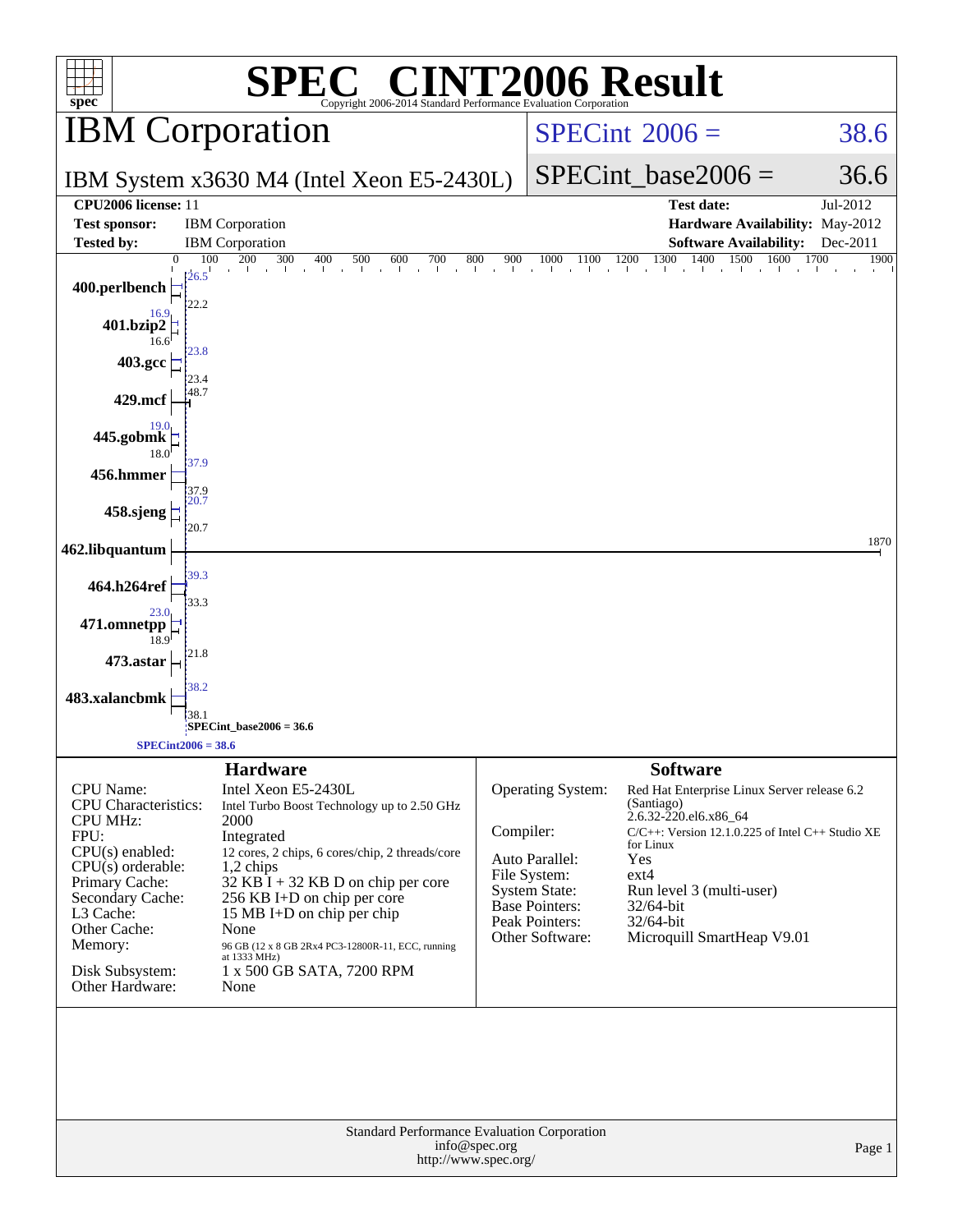

# **[SPEC CINT2006 Result](http://www.spec.org/auto/cpu2006/Docs/result-fields.html#SPECCINT2006Result)**

# IBM Corporation

## $SPECint2006 = 38.6$  $SPECint2006 = 38.6$

IBM System x3630 M4 (Intel Xeon E5-2430L)

 $SPECTnt\_base2006 = 36.6$ 

### **[CPU2006 license:](http://www.spec.org/auto/cpu2006/Docs/result-fields.html#CPU2006license)** 11 **[Test date:](http://www.spec.org/auto/cpu2006/Docs/result-fields.html#Testdate)** Jul-2012

**[Test sponsor:](http://www.spec.org/auto/cpu2006/Docs/result-fields.html#Testsponsor)** IBM Corporation **[Hardware Availability:](http://www.spec.org/auto/cpu2006/Docs/result-fields.html#HardwareAvailability)** May-2012 **[Tested by:](http://www.spec.org/auto/cpu2006/Docs/result-fields.html#Testedby)** IBM Corporation **[Software Availability:](http://www.spec.org/auto/cpu2006/Docs/result-fields.html#SoftwareAvailability)** Dec-2011

### **[Results Table](http://www.spec.org/auto/cpu2006/Docs/result-fields.html#ResultsTable)**

|                    | <b>Base</b>    |       |                |              |                |                           | <b>Peak</b>    |              |                |              |                |              |
|--------------------|----------------|-------|----------------|--------------|----------------|---------------------------|----------------|--------------|----------------|--------------|----------------|--------------|
| <b>Benchmark</b>   | <b>Seconds</b> | Ratio | <b>Seconds</b> | <b>Ratio</b> | <b>Seconds</b> | <b>Ratio</b>              | <b>Seconds</b> | <b>Ratio</b> | <b>Seconds</b> | <b>Ratio</b> | <b>Seconds</b> | <b>Ratio</b> |
| 400.perlbench      | 440            | 22.2  | 440            | 22.2         | 440            | 22.2                      | 369            | 26.5         | 369            | 26.5         | 369            | 26.5         |
| 401.bzip2          | 583            | 16.6  | 583            | 16.6         | 584            | 16.5                      | 570            | 16.9         | 570            | <b>16.9</b>  | 571            | 16.9         |
| $403.\mathrm{gcc}$ | 344            | 23.4  | 344            | 23.4         | 344            | 23.4                      | <u>339</u>     | 23.8         | 338            | 23.8         | 339            | 23.8         |
| $429$ mcf          | 187            | 48.7  | 196            | 46.5         | 184            | 49.6                      | 187            | 48.7         | 196            | 46.5         | 184            | 49.6         |
| $445$ .gobmk       | 582            | 18.0  | 582            | 18.0         | 583            | 18.0                      | 552            | <b>19.0</b>  | 552            | 19.0         | 552            | 19.0         |
| $456.$ hmmer       | 246            | 37.9  | 246            | 37.9         | 247            | 37.8                      | 247            | 37.8         | 245            | 38.1         | 246            | 37.9         |
| $458$ .sjeng       | 586            | 20.7  | 586            | 20.7         | 586            | 20.7                      | 584            | 20.7         | 583            | 20.8         | 583            | 20.7         |
| 462.libquantum     | 11.1           | 1870  | 11.1           | 1870         | 11.1           | 1870                      | 11.1           | 1870         | 11.1           | 1870         | 11.1           | 1870         |
| 464.h264ref        | 664            | 33.3  | 664            | 33.3         | 665            | 33.3                      | 564            | 39.3         | 564            | 39.3         | 565            | 39.2         |
| 471.omnetpp        | 334            | 18.7  | 331            | 18.9         | 331            | 18.9                      | 260            | 24.1         | 272            | 22.9         | 272            | 23.0         |
| 473.astar          | 322            | 21.8  | 322            | 21.8         | 322            | 21.8                      | 322            | 21.8         | 322            | 21.8         | 322            | 21.8         |
| 483.xalancbmk      | 180            | 38.3  | 181            | 38.1         | 181            | 38.0                      | 180            | 38.4         | 181            | 38.2         | <u>181</u>     | 38.2         |
| $\mathbf{r}$       | $\mathbf{1}$ . |       |                | 1.7.1        |                | $\mathbf{r}$ $\mathbf{r}$ | $\mathbf{1}$   | .            |                |              |                |              |

Results appear in the [order in which they were run.](http://www.spec.org/auto/cpu2006/Docs/result-fields.html#RunOrder) Bold underlined text [indicates a median measurement.](http://www.spec.org/auto/cpu2006/Docs/result-fields.html#Median)

### **[Operating System Notes](http://www.spec.org/auto/cpu2006/Docs/result-fields.html#OperatingSystemNotes)**

 Stack size set to unlimited using "ulimit -s unlimited" Zone reclaim mode enabled with: echo 1 > /proc/sys/vm/zone\_reclaim\_mode

### **[Platform Notes](http://www.spec.org/auto/cpu2006/Docs/result-fields.html#PlatformNotes)**

 BIOS setting: Operating Mode set to Maximum Performance Sysinfo program /home/SPECcpu-v1.2/config/sysinfo.rev6800 \$Rev: 6800 \$ \$Date:: 2011-10-11 #\$ 6f2ebdff5032aaa42e583f96b07f99d3 running on x3630m4-rhel62 Wed Jul 11 03:47:06 2012 This section contains SUT (System Under Test) info as seen by some common utilities. To remove or add to this section, see: <http://www.spec.org/cpu2006/Docs/config.html#sysinfo> From /proc/cpuinfo model name : Intel(R) Xeon(R) CPU E5-2430L 0 @ 2.00GHz 2 "physical id"s (chips) 24 "processors" cores, siblings (Caution: counting these is hw and system dependent. The following excerpts from /proc/cpuinfo might not be reliable. Use with caution.) cpu cores : 6 siblings : 12 physical 0: cores 0 1 2 3 4 5 physical 1: cores 0 1 2 3 4 5 Continued on next page

Standard Performance Evaluation Corporation [info@spec.org](mailto:info@spec.org) <http://www.spec.org/>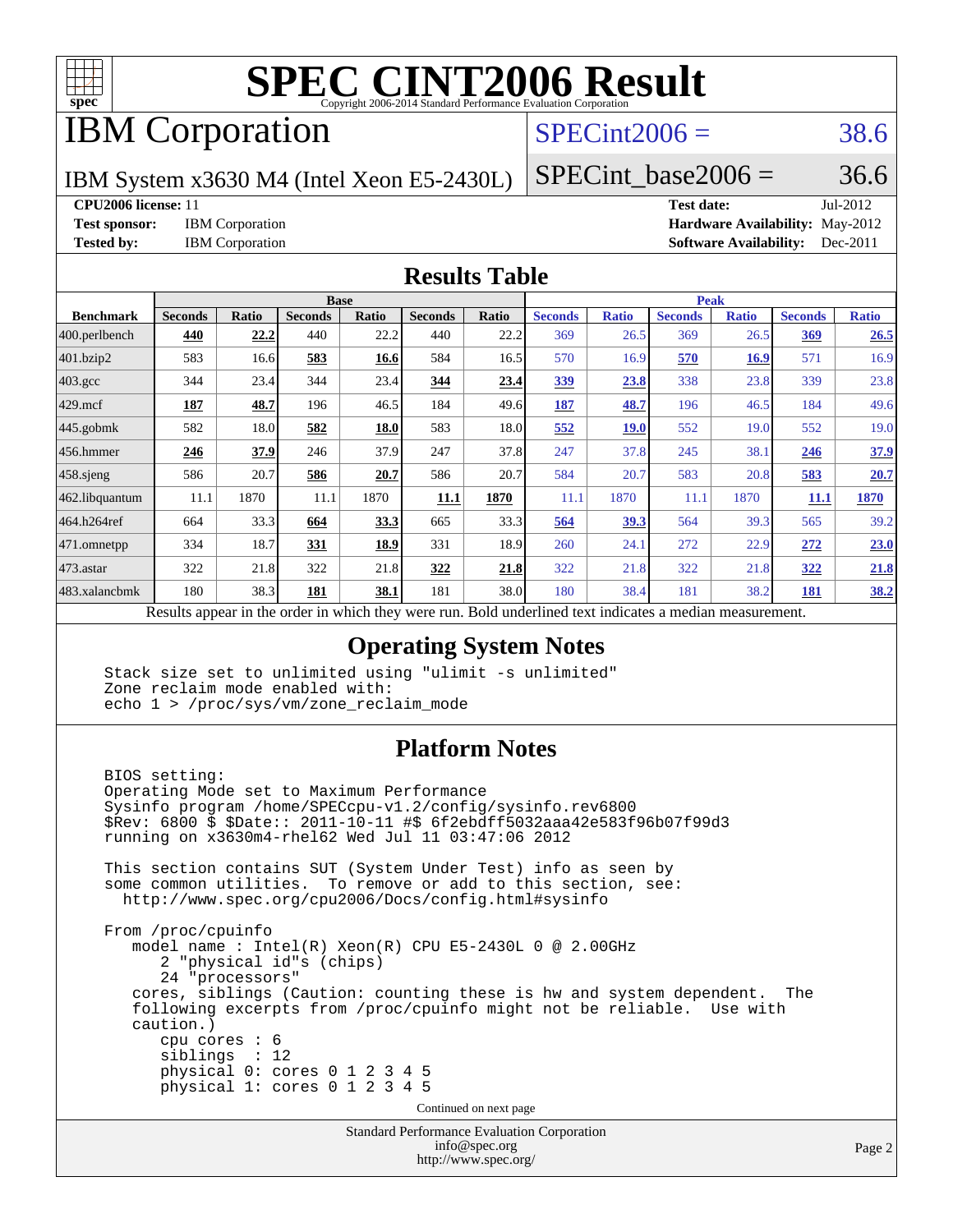

# **[SPEC CINT2006 Result](http://www.spec.org/auto/cpu2006/Docs/result-fields.html#SPECCINT2006Result)**

IBM Corporation

 $SPECint2006 = 38.6$  $SPECint2006 = 38.6$ 

IBM System x3630 M4 (Intel Xeon E5-2430L)

SPECint base2006 =  $36.6$ 

**[Test sponsor:](http://www.spec.org/auto/cpu2006/Docs/result-fields.html#Testsponsor)** IBM Corporation **[Hardware Availability:](http://www.spec.org/auto/cpu2006/Docs/result-fields.html#HardwareAvailability)** May-2012

**[CPU2006 license:](http://www.spec.org/auto/cpu2006/Docs/result-fields.html#CPU2006license)** 11 **[Test date:](http://www.spec.org/auto/cpu2006/Docs/result-fields.html#Testdate)** Jul-2012 **[Tested by:](http://www.spec.org/auto/cpu2006/Docs/result-fields.html#Testedby)** IBM Corporation **[Software Availability:](http://www.spec.org/auto/cpu2006/Docs/result-fields.html#SoftwareAvailability)** Dec-2011

### **[Platform Notes \(Continued\)](http://www.spec.org/auto/cpu2006/Docs/result-fields.html#PlatformNotes)**

cache size : 15360 KB

 From /proc/meminfo MemTotal: 99043512 kB HugePages\_Total: 0<br>Hugepagesize: 2048 kB Hugepagesize:

 /usr/bin/lsb\_release -d Red Hat Enterprise Linux Server release 6.2 (Santiago)

From /etc/\*release\* /etc/\*version\*

 redhat-release: Red Hat Enterprise Linux Server release 6.2 (Santiago) system-release: Red Hat Enterprise Linux Server release 6.2 (Santiago) system-release-cpe: cpe:/o:redhat:enterprise\_linux:6server:ga:server

uname -a:

 Linux x3630m4-rhel62 2.6.32-220.el6.x86\_64 #1 SMP Wed Nov 9 08:03:13 EST 2011 x86\_64 x86\_64 x86\_64 GNU/Linux

run-level 3 Jul 9 11:25

SPEC is set to: /home/SPECcpu-v1.2<br>Filesystem Type Size Use Size Used Avail Use% Mounted on /dev/mapper/vg\_x3630m4rhel62-lv\_home ext4 383G 48G 316G 14% /home

 Additional information from dmidecode: Memory: 12x Samsung M393B1K70DH0-CK0 8 GB 1333 MHz 2 rank

(End of data from sysinfo program)

### **[General Notes](http://www.spec.org/auto/cpu2006/Docs/result-fields.html#GeneralNotes)**

Environment variables set by runspec before the start of the run: KMP\_AFFINITY = "granularity=fine,compact,1,0" LD\_LIBRARY\_PATH = "/home/SPECcpu-v1.2/libs/32:/home/SPECcpu-v1.2/libs/64" OMP\_NUM\_THREADS = "12"

 Binaries compiled on a system with 1x Core i7-860 CPU + 8GB memory using RHEL5.5 Transparent Huge Pages enabled with: echo always > /sys/kernel/mm/redhat\_transparent\_hugepage/enabled

## **[Base Compiler Invocation](http://www.spec.org/auto/cpu2006/Docs/result-fields.html#BaseCompilerInvocation)**

[C benchmarks](http://www.spec.org/auto/cpu2006/Docs/result-fields.html#Cbenchmarks): [icc -m64](http://www.spec.org/cpu2006/results/res2012q3/cpu2006-20120725-23863.flags.html#user_CCbase_intel_icc_64bit_f346026e86af2a669e726fe758c88044)

Continued on next page

Standard Performance Evaluation Corporation [info@spec.org](mailto:info@spec.org) <http://www.spec.org/>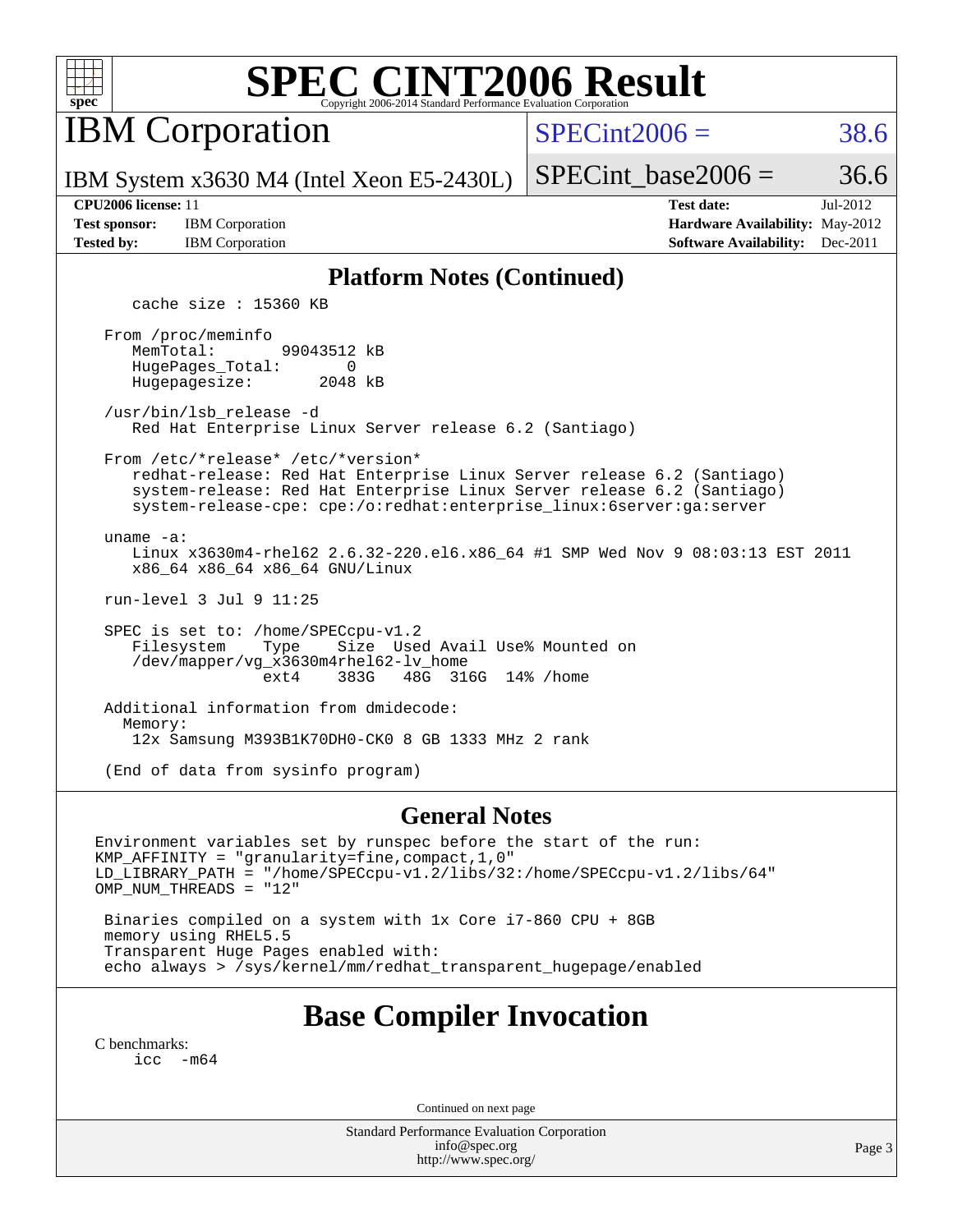| SPEC CINT2006 Evaluation Corporation                                                                  |  |  |  |  |  |  |  |  |  |
|-------------------------------------------------------------------------------------------------------|--|--|--|--|--|--|--|--|--|
| $SPECint2006 =$<br>38.6                                                                               |  |  |  |  |  |  |  |  |  |
| 36.6<br>$SPECint$ base2006 =                                                                          |  |  |  |  |  |  |  |  |  |
| <b>Test date:</b><br>Jul-2012                                                                         |  |  |  |  |  |  |  |  |  |
| Hardware Availability: May-2012                                                                       |  |  |  |  |  |  |  |  |  |
| <b>Software Availability:</b><br>Dec-2011                                                             |  |  |  |  |  |  |  |  |  |
| <b>Base Compiler Invocation (Continued)</b><br>$C_{++}$ benchmarks:<br>icpc -m64                      |  |  |  |  |  |  |  |  |  |
| <b>Base Portability Flags</b>                                                                         |  |  |  |  |  |  |  |  |  |
| 400.perlbench: -DSPEC_CPU_LP64 -DSPEC_CPU_LINUX_X64                                                   |  |  |  |  |  |  |  |  |  |
| 401.bzip2: -DSPEC_CPU_LP64<br>403.gcc: -DSPEC_CPU_LP64                                                |  |  |  |  |  |  |  |  |  |
|                                                                                                       |  |  |  |  |  |  |  |  |  |
|                                                                                                       |  |  |  |  |  |  |  |  |  |
|                                                                                                       |  |  |  |  |  |  |  |  |  |
| 462.libquantum: - DSPEC_CPU_LP64 - DSPEC_CPU_LINUX                                                    |  |  |  |  |  |  |  |  |  |
|                                                                                                       |  |  |  |  |  |  |  |  |  |
| 483.xalancbmk: -DSPEC_CPU_LP64 -DSPEC_CPU_LINUX                                                       |  |  |  |  |  |  |  |  |  |
|                                                                                                       |  |  |  |  |  |  |  |  |  |
| <b>Base Optimization Flags</b>                                                                        |  |  |  |  |  |  |  |  |  |
| -xAVX -ipo -03 -no-prec-div -parallel -opt-prefetch -auto-p32                                         |  |  |  |  |  |  |  |  |  |
| -xAVX -ipo -03 -no-prec-div -opt-prefetch -auto-p32 -Wl,-z, muldefs                                   |  |  |  |  |  |  |  |  |  |
| <b>Base Other Flags</b>                                                                               |  |  |  |  |  |  |  |  |  |
|                                                                                                       |  |  |  |  |  |  |  |  |  |
|                                                                                                       |  |  |  |  |  |  |  |  |  |
| <b>Peak Compiler Invocation</b>                                                                       |  |  |  |  |  |  |  |  |  |
|                                                                                                       |  |  |  |  |  |  |  |  |  |
|                                                                                                       |  |  |  |  |  |  |  |  |  |
|                                                                                                       |  |  |  |  |  |  |  |  |  |
| Continued on next page                                                                                |  |  |  |  |  |  |  |  |  |
| <b>Standard Performance Evaluation Corporation</b><br>info@spec.org<br>Page 4<br>http://www.spec.org/ |  |  |  |  |  |  |  |  |  |
|                                                                                                       |  |  |  |  |  |  |  |  |  |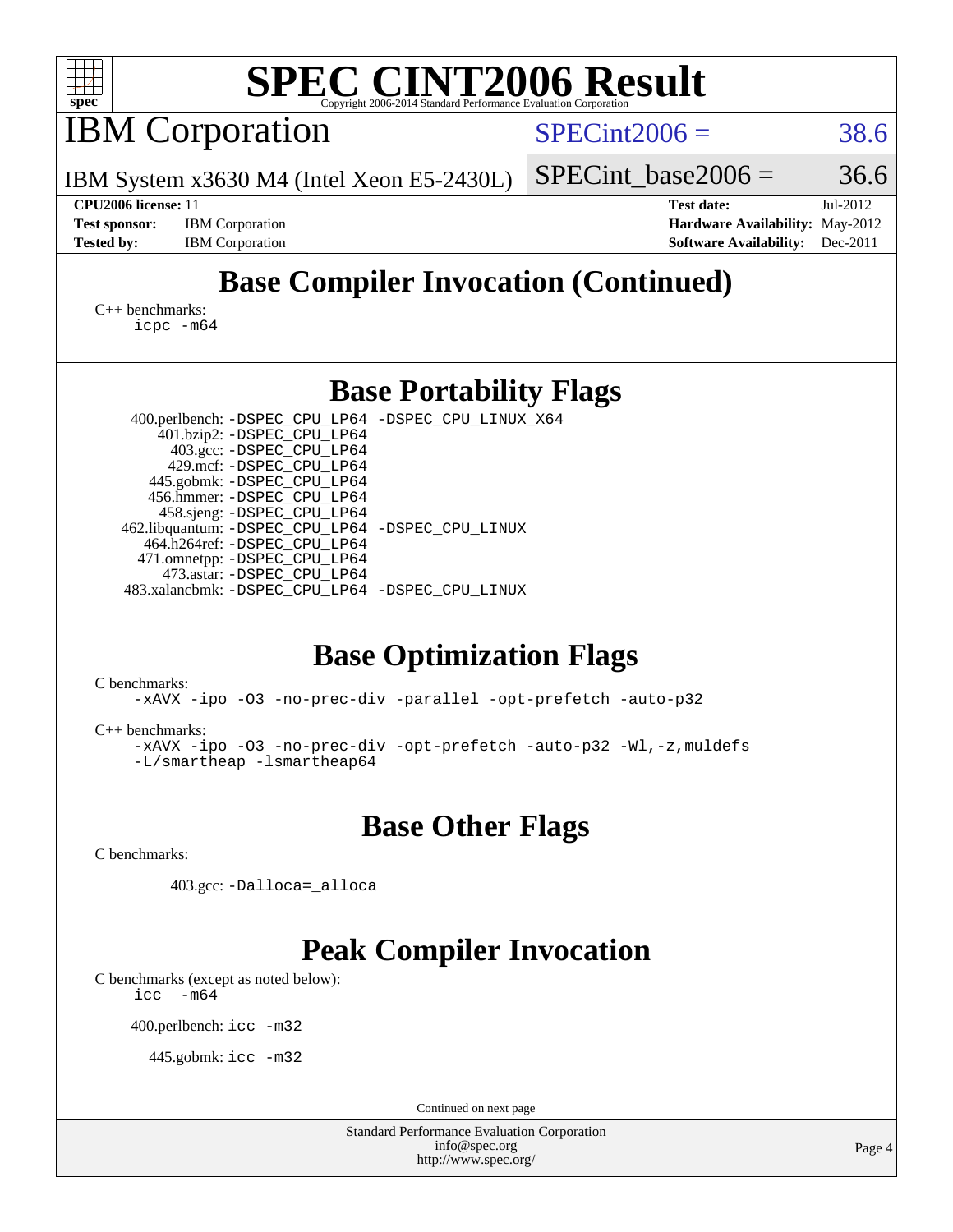

# **[SPEC CINT2006 Result](http://www.spec.org/auto/cpu2006/Docs/result-fields.html#SPECCINT2006Result)**

IBM Corporation

 $SPECint2006 = 38.6$  $SPECint2006 = 38.6$ 

IBM System x3630 M4 (Intel Xeon E5-2430L)

**[Tested by:](http://www.spec.org/auto/cpu2006/Docs/result-fields.html#Testedby)** IBM Corporation **[Software Availability:](http://www.spec.org/auto/cpu2006/Docs/result-fields.html#SoftwareAvailability)** Dec-2011

**[CPU2006 license:](http://www.spec.org/auto/cpu2006/Docs/result-fields.html#CPU2006license)** 11 **[Test date:](http://www.spec.org/auto/cpu2006/Docs/result-fields.html#Testdate)** Jul-2012 **[Test sponsor:](http://www.spec.org/auto/cpu2006/Docs/result-fields.html#Testsponsor)** IBM Corporation **[Hardware Availability:](http://www.spec.org/auto/cpu2006/Docs/result-fields.html#HardwareAvailability)** May-2012

SPECint base2006 =  $36.6$ 

# **[Peak Compiler Invocation \(Continued\)](http://www.spec.org/auto/cpu2006/Docs/result-fields.html#PeakCompilerInvocation)**

464.h264ref: [icc -m32](http://www.spec.org/cpu2006/results/res2012q3/cpu2006-20120725-23863.flags.html#user_peakCCLD464_h264ref_intel_icc_a6a621f8d50482236b970c6ac5f55f93)

[C++ benchmarks \(except as noted below\):](http://www.spec.org/auto/cpu2006/Docs/result-fields.html#CXXbenchmarksexceptasnotedbelow) [icpc -m32](http://www.spec.org/cpu2006/results/res2012q3/cpu2006-20120725-23863.flags.html#user_CXXpeak_intel_icpc_4e5a5ef1a53fd332b3c49e69c3330699)

473.astar: [icpc -m64](http://www.spec.org/cpu2006/results/res2012q3/cpu2006-20120725-23863.flags.html#user_peakCXXLD473_astar_intel_icpc_64bit_fc66a5337ce925472a5c54ad6a0de310)

**[Peak Portability Flags](http://www.spec.org/auto/cpu2006/Docs/result-fields.html#PeakPortabilityFlags)**

 400.perlbench: [-DSPEC\\_CPU\\_LINUX\\_IA32](http://www.spec.org/cpu2006/results/res2012q3/cpu2006-20120725-23863.flags.html#b400.perlbench_peakCPORTABILITY_DSPEC_CPU_LINUX_IA32) 401.bzip2: [-DSPEC\\_CPU\\_LP64](http://www.spec.org/cpu2006/results/res2012q3/cpu2006-20120725-23863.flags.html#suite_peakPORTABILITY401_bzip2_DSPEC_CPU_LP64) 403.gcc: [-DSPEC\\_CPU\\_LP64](http://www.spec.org/cpu2006/results/res2012q3/cpu2006-20120725-23863.flags.html#suite_peakPORTABILITY403_gcc_DSPEC_CPU_LP64) 429.mcf: [-DSPEC\\_CPU\\_LP64](http://www.spec.org/cpu2006/results/res2012q3/cpu2006-20120725-23863.flags.html#suite_peakPORTABILITY429_mcf_DSPEC_CPU_LP64) 456.hmmer: [-DSPEC\\_CPU\\_LP64](http://www.spec.org/cpu2006/results/res2012q3/cpu2006-20120725-23863.flags.html#suite_peakPORTABILITY456_hmmer_DSPEC_CPU_LP64) 458.sjeng: [-DSPEC\\_CPU\\_LP64](http://www.spec.org/cpu2006/results/res2012q3/cpu2006-20120725-23863.flags.html#suite_peakPORTABILITY458_sjeng_DSPEC_CPU_LP64) 462.libquantum: [-DSPEC\\_CPU\\_LP64](http://www.spec.org/cpu2006/results/res2012q3/cpu2006-20120725-23863.flags.html#suite_peakPORTABILITY462_libquantum_DSPEC_CPU_LP64) [-DSPEC\\_CPU\\_LINUX](http://www.spec.org/cpu2006/results/res2012q3/cpu2006-20120725-23863.flags.html#b462.libquantum_peakCPORTABILITY_DSPEC_CPU_LINUX) 473.astar: [-DSPEC\\_CPU\\_LP64](http://www.spec.org/cpu2006/results/res2012q3/cpu2006-20120725-23863.flags.html#suite_peakPORTABILITY473_astar_DSPEC_CPU_LP64) 483.xalancbmk: [-DSPEC\\_CPU\\_LINUX](http://www.spec.org/cpu2006/results/res2012q3/cpu2006-20120725-23863.flags.html#b483.xalancbmk_peakCXXPORTABILITY_DSPEC_CPU_LINUX)

## **[Peak Optimization Flags](http://www.spec.org/auto/cpu2006/Docs/result-fields.html#PeakOptimizationFlags)**

[C benchmarks](http://www.spec.org/auto/cpu2006/Docs/result-fields.html#Cbenchmarks):

400.perlbench:  $-xAUX(pass 2)$  -prof-qen(pass 1) [-ipo](http://www.spec.org/cpu2006/results/res2012q3/cpu2006-20120725-23863.flags.html#user_peakPASS2_CFLAGSPASS2_LDCFLAGS400_perlbench_f-ipo)(pass 2) -03(pass 2) [-no-prec-div](http://www.spec.org/cpu2006/results/res2012q3/cpu2006-20120725-23863.flags.html#user_peakPASS2_CFLAGSPASS2_LDCFLAGS400_perlbench_f-no-prec-div)(pass 2) [-prof-use](http://www.spec.org/cpu2006/results/res2012q3/cpu2006-20120725-23863.flags.html#user_peakPASS2_CFLAGSPASS2_LDCFLAGS400_perlbench_prof_use_bccf7792157ff70d64e32fe3e1250b55)(pass 2) [-opt-prefetch](http://www.spec.org/cpu2006/results/res2012q3/cpu2006-20120725-23863.flags.html#user_peakCOPTIMIZE400_perlbench_f-opt-prefetch) [-ansi-alias](http://www.spec.org/cpu2006/results/res2012q3/cpu2006-20120725-23863.flags.html#user_peakCOPTIMIZE400_perlbench_f-ansi-alias) 401.bzip2: [-xAVX](http://www.spec.org/cpu2006/results/res2012q3/cpu2006-20120725-23863.flags.html#user_peakPASS2_CFLAGSPASS2_LDCFLAGS401_bzip2_f-xAVX)(pass 2) [-prof-gen](http://www.spec.org/cpu2006/results/res2012q3/cpu2006-20120725-23863.flags.html#user_peakPASS1_CFLAGSPASS1_LDCFLAGS401_bzip2_prof_gen_e43856698f6ca7b7e442dfd80e94a8fc)(pass 1) [-ipo](http://www.spec.org/cpu2006/results/res2012q3/cpu2006-20120725-23863.flags.html#user_peakPASS2_CFLAGSPASS2_LDCFLAGS401_bzip2_f-ipo)(pass 2) [-O3](http://www.spec.org/cpu2006/results/res2012q3/cpu2006-20120725-23863.flags.html#user_peakPASS2_CFLAGSPASS2_LDCFLAGS401_bzip2_f-O3)(pass 2) [-no-prec-div](http://www.spec.org/cpu2006/results/res2012q3/cpu2006-20120725-23863.flags.html#user_peakCOPTIMIZEPASS2_CFLAGSPASS2_LDCFLAGS401_bzip2_f-no-prec-div) [-prof-use](http://www.spec.org/cpu2006/results/res2012q3/cpu2006-20120725-23863.flags.html#user_peakPASS2_CFLAGSPASS2_LDCFLAGS401_bzip2_prof_use_bccf7792157ff70d64e32fe3e1250b55)(pass 2) [-auto-ilp32](http://www.spec.org/cpu2006/results/res2012q3/cpu2006-20120725-23863.flags.html#user_peakCOPTIMIZE401_bzip2_f-auto-ilp32) [-opt-prefetch](http://www.spec.org/cpu2006/results/res2012q3/cpu2006-20120725-23863.flags.html#user_peakCOPTIMIZE401_bzip2_f-opt-prefetch) [-ansi-alias](http://www.spec.org/cpu2006/results/res2012q3/cpu2006-20120725-23863.flags.html#user_peakCOPTIMIZE401_bzip2_f-ansi-alias) 403.gcc: [-xAVX](http://www.spec.org/cpu2006/results/res2012q3/cpu2006-20120725-23863.flags.html#user_peakCOPTIMIZE403_gcc_f-xAVX) [-ipo](http://www.spec.org/cpu2006/results/res2012q3/cpu2006-20120725-23863.flags.html#user_peakCOPTIMIZE403_gcc_f-ipo) [-O3](http://www.spec.org/cpu2006/results/res2012q3/cpu2006-20120725-23863.flags.html#user_peakCOPTIMIZE403_gcc_f-O3) [-no-prec-div](http://www.spec.org/cpu2006/results/res2012q3/cpu2006-20120725-23863.flags.html#user_peakCOPTIMIZE403_gcc_f-no-prec-div) [-inline-calloc](http://www.spec.org/cpu2006/results/res2012q3/cpu2006-20120725-23863.flags.html#user_peakCOPTIMIZE403_gcc_f-inline-calloc) [-opt-malloc-options=3](http://www.spec.org/cpu2006/results/res2012q3/cpu2006-20120725-23863.flags.html#user_peakCOPTIMIZE403_gcc_f-opt-malloc-options_13ab9b803cf986b4ee62f0a5998c2238) [-auto-ilp32](http://www.spec.org/cpu2006/results/res2012q3/cpu2006-20120725-23863.flags.html#user_peakCOPTIMIZE403_gcc_f-auto-ilp32)  $429$ .mcf: basepeak = yes 445.gobmk: [-xAVX](http://www.spec.org/cpu2006/results/res2012q3/cpu2006-20120725-23863.flags.html#user_peakPASS2_CFLAGSPASS2_LDCFLAGS445_gobmk_f-xAVX)(pass 2) [-prof-gen](http://www.spec.org/cpu2006/results/res2012q3/cpu2006-20120725-23863.flags.html#user_peakPASS1_CFLAGSPASS1_LDCFLAGS445_gobmk_prof_gen_e43856698f6ca7b7e442dfd80e94a8fc)(pass 1) [-prof-use](http://www.spec.org/cpu2006/results/res2012q3/cpu2006-20120725-23863.flags.html#user_peakPASS2_CFLAGSPASS2_LDCFLAGS445_gobmk_prof_use_bccf7792157ff70d64e32fe3e1250b55)(pass 2) [-ansi-alias](http://www.spec.org/cpu2006/results/res2012q3/cpu2006-20120725-23863.flags.html#user_peakCOPTIMIZE445_gobmk_f-ansi-alias) 456.hmmer: [-xAVX](http://www.spec.org/cpu2006/results/res2012q3/cpu2006-20120725-23863.flags.html#user_peakCOPTIMIZE456_hmmer_f-xAVX) [-ipo](http://www.spec.org/cpu2006/results/res2012q3/cpu2006-20120725-23863.flags.html#user_peakCOPTIMIZE456_hmmer_f-ipo) [-O3](http://www.spec.org/cpu2006/results/res2012q3/cpu2006-20120725-23863.flags.html#user_peakCOPTIMIZE456_hmmer_f-O3) [-no-prec-div](http://www.spec.org/cpu2006/results/res2012q3/cpu2006-20120725-23863.flags.html#user_peakCOPTIMIZE456_hmmer_f-no-prec-div) [-unroll2](http://www.spec.org/cpu2006/results/res2012q3/cpu2006-20120725-23863.flags.html#user_peakCOPTIMIZE456_hmmer_f-unroll_784dae83bebfb236979b41d2422d7ec2) [-auto-ilp32](http://www.spec.org/cpu2006/results/res2012q3/cpu2006-20120725-23863.flags.html#user_peakCOPTIMIZE456_hmmer_f-auto-ilp32) [-ansi-alias](http://www.spec.org/cpu2006/results/res2012q3/cpu2006-20120725-23863.flags.html#user_peakCOPTIMIZE456_hmmer_f-ansi-alias) 458.sjeng: [-xAVX](http://www.spec.org/cpu2006/results/res2012q3/cpu2006-20120725-23863.flags.html#user_peakPASS2_CFLAGSPASS2_LDCFLAGS458_sjeng_f-xAVX)(pass 2) [-prof-gen](http://www.spec.org/cpu2006/results/res2012q3/cpu2006-20120725-23863.flags.html#user_peakPASS1_CFLAGSPASS1_LDCFLAGS458_sjeng_prof_gen_e43856698f6ca7b7e442dfd80e94a8fc)(pass 1) [-ipo](http://www.spec.org/cpu2006/results/res2012q3/cpu2006-20120725-23863.flags.html#user_peakPASS2_CFLAGSPASS2_LDCFLAGS458_sjeng_f-ipo)(pass 2) [-O3](http://www.spec.org/cpu2006/results/res2012q3/cpu2006-20120725-23863.flags.html#user_peakPASS2_CFLAGSPASS2_LDCFLAGS458_sjeng_f-O3)(pass 2) [-no-prec-div](http://www.spec.org/cpu2006/results/res2012q3/cpu2006-20120725-23863.flags.html#user_peakPASS2_CFLAGSPASS2_LDCFLAGS458_sjeng_f-no-prec-div)(pass 2) [-prof-use](http://www.spec.org/cpu2006/results/res2012q3/cpu2006-20120725-23863.flags.html#user_peakPASS2_CFLAGSPASS2_LDCFLAGS458_sjeng_prof_use_bccf7792157ff70d64e32fe3e1250b55)(pass 2) [-unroll4](http://www.spec.org/cpu2006/results/res2012q3/cpu2006-20120725-23863.flags.html#user_peakCOPTIMIZE458_sjeng_f-unroll_4e5e4ed65b7fd20bdcd365bec371b81f)

Continued on next page

Standard Performance Evaluation Corporation [info@spec.org](mailto:info@spec.org) <http://www.spec.org/>